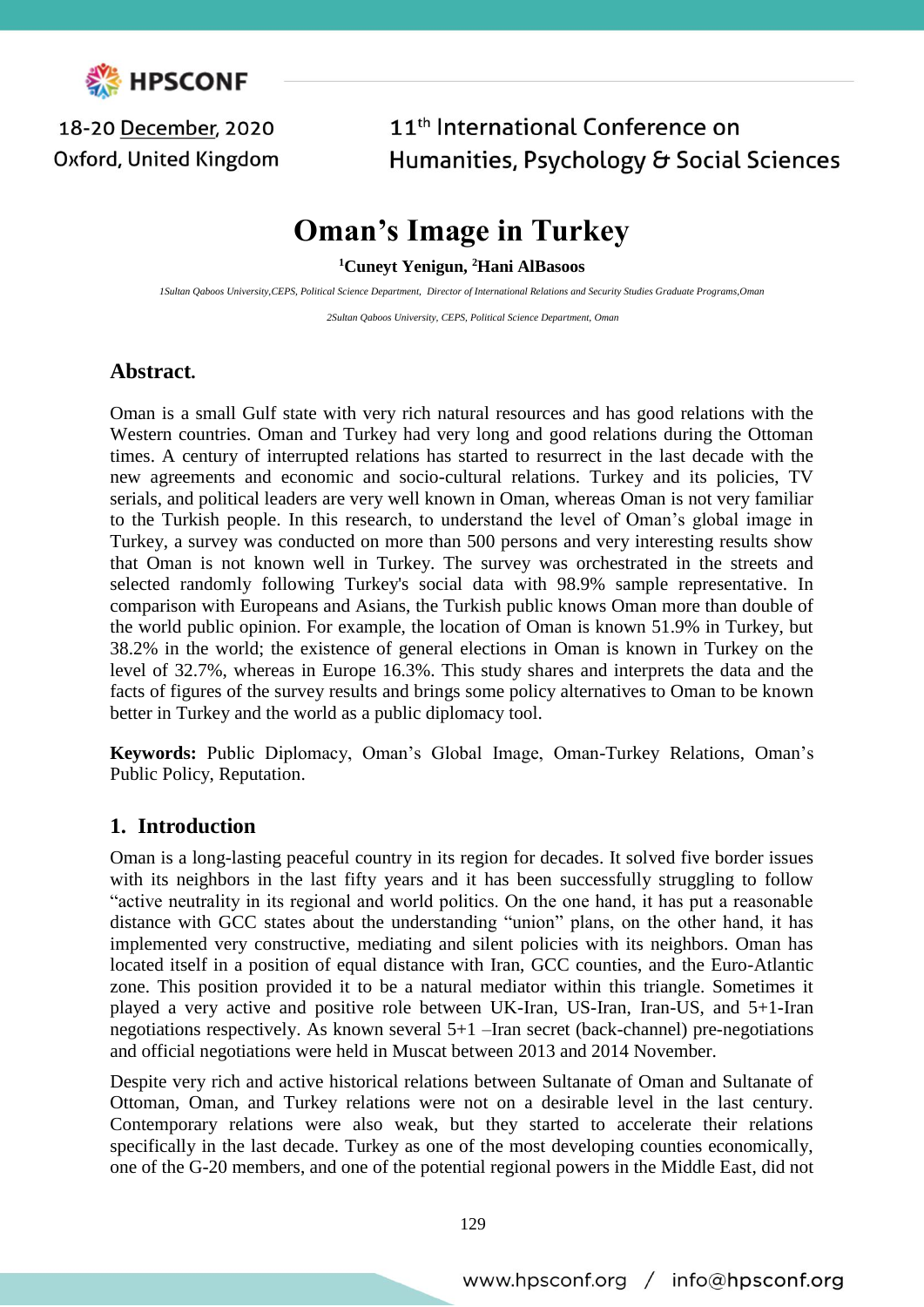

Oxford, United Kingdom

## 11<sup>th</sup> International Conference on Humanities, Psychology & Social Sciences

give enough attention to Oman's relations until five years ago. Oman also did not give big importance to Turkey's relations. But now especially in the last years, both regional actors have noticed each other, and economic and political relations started to develop dramatically.

In a wide view, Oman and Turkish foreign policies show the same similar specific features in third-party policies, such as Qatar relations, Iran perspectives, and good relations with the West and the US. Despite better relations at the governmental level, learning the level of relations at the people level is the main question of this study.

#### **2. Research Methods**

In this study, it is used both the social style of qualitative method and interviews with the governmental public official in both countries. The numerical supposition method was used during the study to understand the level of relations. During this research, two countries' Ministry of Foreign Affairs (MOFA) and Omani Ministry of Defense (MoD) were visited and some decision-makers were interviewed to prepare a survey to be launched in Turkey. A workshop was conducted in MoD to discuss Omani Turkish public relations. Then, two surveys were conducted in the streets and shopping centers physically and by email connections virtually. At the end of the survey, both surveys were combined and reached the number of 508 respondents.

At the same time, another parallel survey was conducted in 63 countries. Those countries are scattered almost in all continents equally, Africa, America, Latin America, Europe, Asia, Australia. It is not sent to any Gulf country to be preserved from tending information. It is counted as a high representation of the world average in terms of gender, education, age, and country distribution. Then, the two conducted surveys, the world survey, and the Turkey survey, are compared in this study to measure and understand the level of Turkish knowledge about Oman whether is normal or abnormal level.

#### **3. Literature Review**

When we look at Oman-Turkey Relations, very limited literature could be found. So, one of the aims of this study to fill the literature vacuum for scholars. However, when it is searched separately Oman and Turkish foreign policy resources could be found. For example Lefebvre (2010) in his article titled "Oman's Foreign Policy in the Twenty-First Century" Oman foreign policy in the contemporary era. It points out Oman's foreign policies are more systematic and flexible. However, Oman-Turkish relations are not a big bulk.

Gardner (2015) in his article examines the role of the active role of Sultan Qaboos with the West. His assertiveness intensified as Oman enjoyed a windfall of oil wealth beginning in 1973. In demonstrating the sultan's attempts to consolidate power from the outset of his reign, it offers a case study of the limits of Western influence over leaders in the Gulf region.

Schmierer (2015) touches on one of the survey questions, Oman's role in the Iran Nuclear Deal. In the article, another survey point is pointed out, Oman's maritime empire in the 18th and 19th centuries. It also studies Oman's relations with the West but no Turkish relations specifically.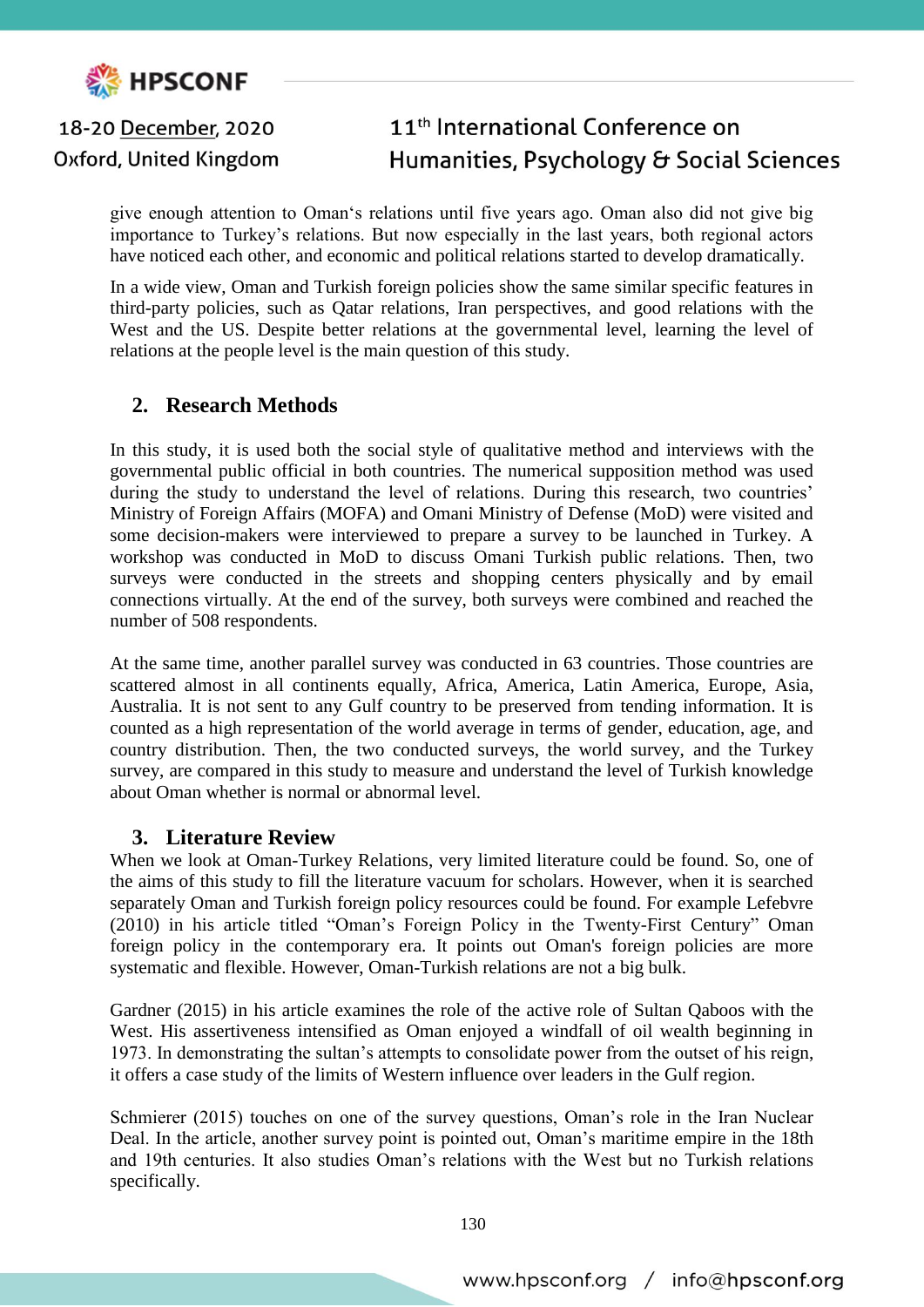

Oxford, United Kingdom

## 11<sup>th</sup> International Conference on Humanities, Psychology & Social Sciences

Haas (2013) also talks about general issues and the current situation of Oman's foreign policy. His book is very classical, talks about Oman- GCC relations, relations with the West, communist country relations, Iran-Iraq war, and Oman's reflections, but does not bring any new idea or perspective to the Oman-Turkish people relations.

Bezci (2019) alleges that international history largely depends on the exploitation of hitherto unexplored data. He examines logistical and methodological obstacles to conducting archival research for historiographical studies and difficulties understanding two countries' relations.

Adisonmez (2019) also argues that since the 1980s, Turkey's foreign policy (1980-2012) has rested more on a Kantian approach, which supports the idea of non-violent means in bilateral relationships and emphasizes the significance of cooperation as a foreign policy tool. According to the author, due to these elements, Turkey had been forced to adopt a Lockean culture in its foreign policy for almost six decades. Moreover, this approach forced Turkey to ignore Arab and Gulf countries. Nevertheless, in the last two decades, Turkey's social and inter-regional economic relations were redefined by the globalization trend that helped Turkey increased its export-based economy while making its society more liberal.

Ruma and Celikpala (2019) claim that Russian and Turkish relations will reflect Turkish and Arab relations positively. They have been on the opposite sides until recently on the essential question of the regime change in that country. Overall, one can only hope for a peaceful and democratic life for Syrians who tremendously suffered also because of an imbroglio of all these global and regional powers' policies.

Demir (2017) investigates in his book, the effects of the Arab Spring on Turkish foreign policy using a multidimensional approach that draws on a wide range of disciplines from international relations to sociology and economics. The focus and dynamics of the Arab Spring varied across countries where large-scale demonstrations were held, such as Tunisia, Egypt, Libya, Yemen, Syria, Jordan, and Bahrain. While protests in Jordan and Bahrain had few consequences, they brought about changes in governments in Tunisia, Egypt, Libya, and Yemen. As a counter-stance against the status quo in the Middle East, the Arab Spring has stimulated many discussions and this has led to the emergence of new regional actors.

Ozhan, (2016) points out the transformation of Turkish foreign policy towards the Middle East since 2002, after Akparti. It argues that the change in Turkish foreign policy was gradual and based on different dynamics that took place in the country over the last ten years. The three cases under study demonstrate the changing identity of Turkish foreign policy, from a pro-Western, status quo-oriented, and passive foreign policy towards a more independent, pro-active foreign policy. According to him, this new approach of Turkish foreign policy will affect positively Turkish- Gulf relations (Including Oman).

#### **4. Results and Discussion of the Survey**

As above-mentioned, an original survey has been conducted in Turkey in physical and virtual ways by starting in 2016 and updating 2019 and 2020 as a comparative study. The main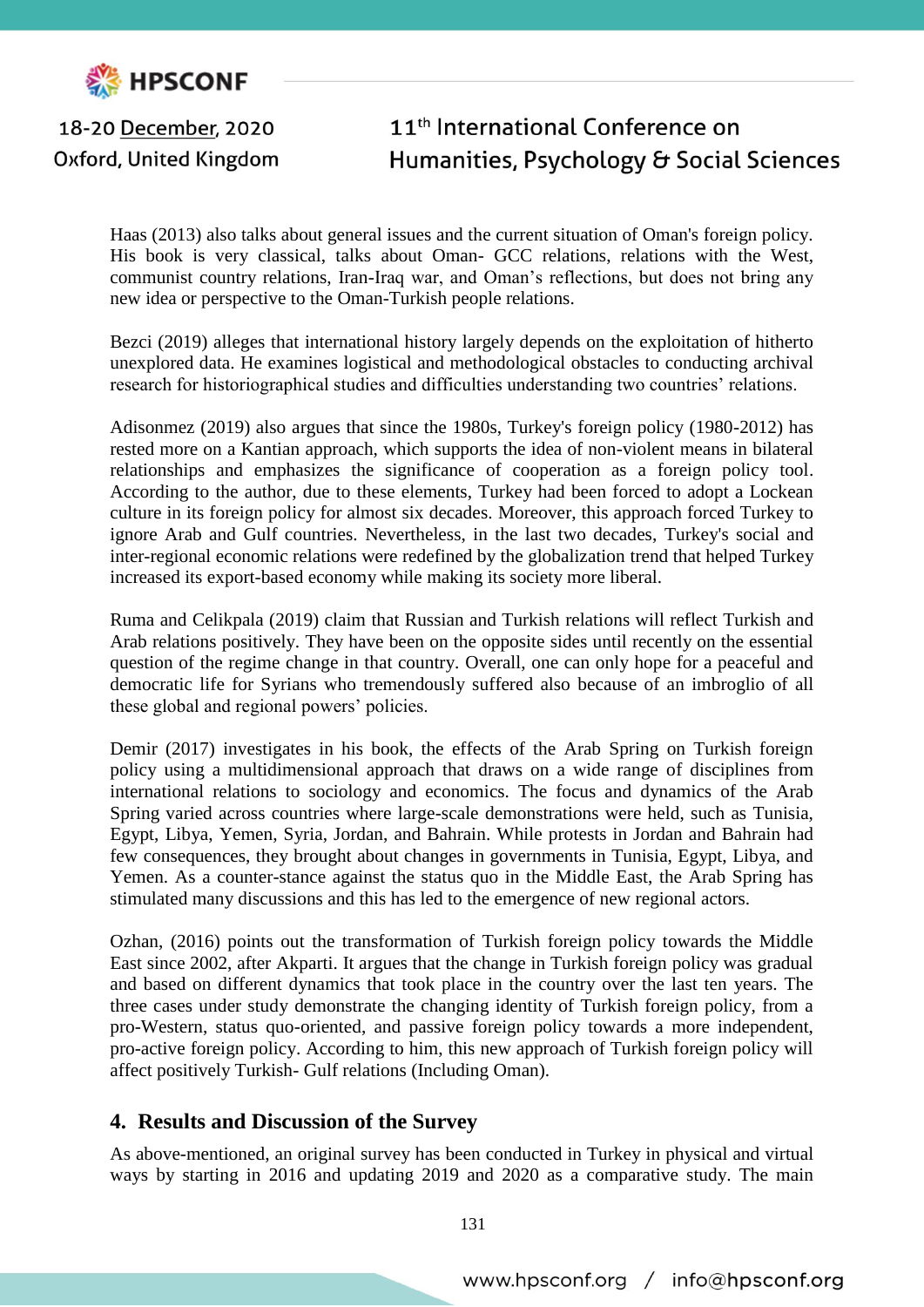

Oxford, United Kingdom

### 11<sup>th</sup> International Conference on Humanities, Psychology & Social Sciences

purpose of the project is to understand and explore the public opinion and knowledge of the Turkish people about Oman's general information, history, economy, politics, and international relations. To investigate general information, very simple questions were asked such as Oman's location, the capital city, currency. To see the level of people's knowledge about Oman's politics, questions that are more specific were asked, such as the head of state, existence of general elections, bicameralism of the parliament. The historical question was deeper and anchor question, such as about Oman's maritime empire in the 19th century. International relations questions were also asked to understand Turkish people's knowledge about Omani foreign policy such as Oman's mediation role in the 5+1 Iran nuclear deal in 2015, or again mediation on releasing some prisoners from Iran and the West.

The initial target for the survey was +450 people, in total 508 responses were achieved. Gender distribution of survey has come out as 49% female and 51% male. Age group is distributed, as young people were majority like Turkey's general age distribution (excluding the age of 15); it came out as ages of 15-24: 35.8%, 25-40: 34.8%, 41-55: 17.5%, 56-65: 9.4% and 65+: 2.4%. The average education level is very high among the responders: 5.5 of the responders have a Ph.D. degree, 7.7% have a master's degree and 53.9% have a bachelor's degree, in total 67.1% have a bachelor + degree. Only 25% of respondents hold high school and 7.9% hold a middle school certificate.



On the other hand, under the other project, a parallel survey was conducted in the other 63 countries from all continents and regions except the Gulf region about Oman's Global Image, and the same questions were asked. In the following paragraphs, sometimes comparative figures and data will be given to comparing Turkey and the world average about the knowledge of Oman.

The purpose of asking some simple questions about Oman is to explore the general information level of the Turkish people about Oman. For example, the geographical region of Oman, the capital city, and the currency of Oman were very simple braces to understand Oman's general information among the Turkish people 51.4% of respondents answered that Oman is located in the Gulf region. It looks low at first sight but in reality, it's slightly higher than the world average which is 49.4%.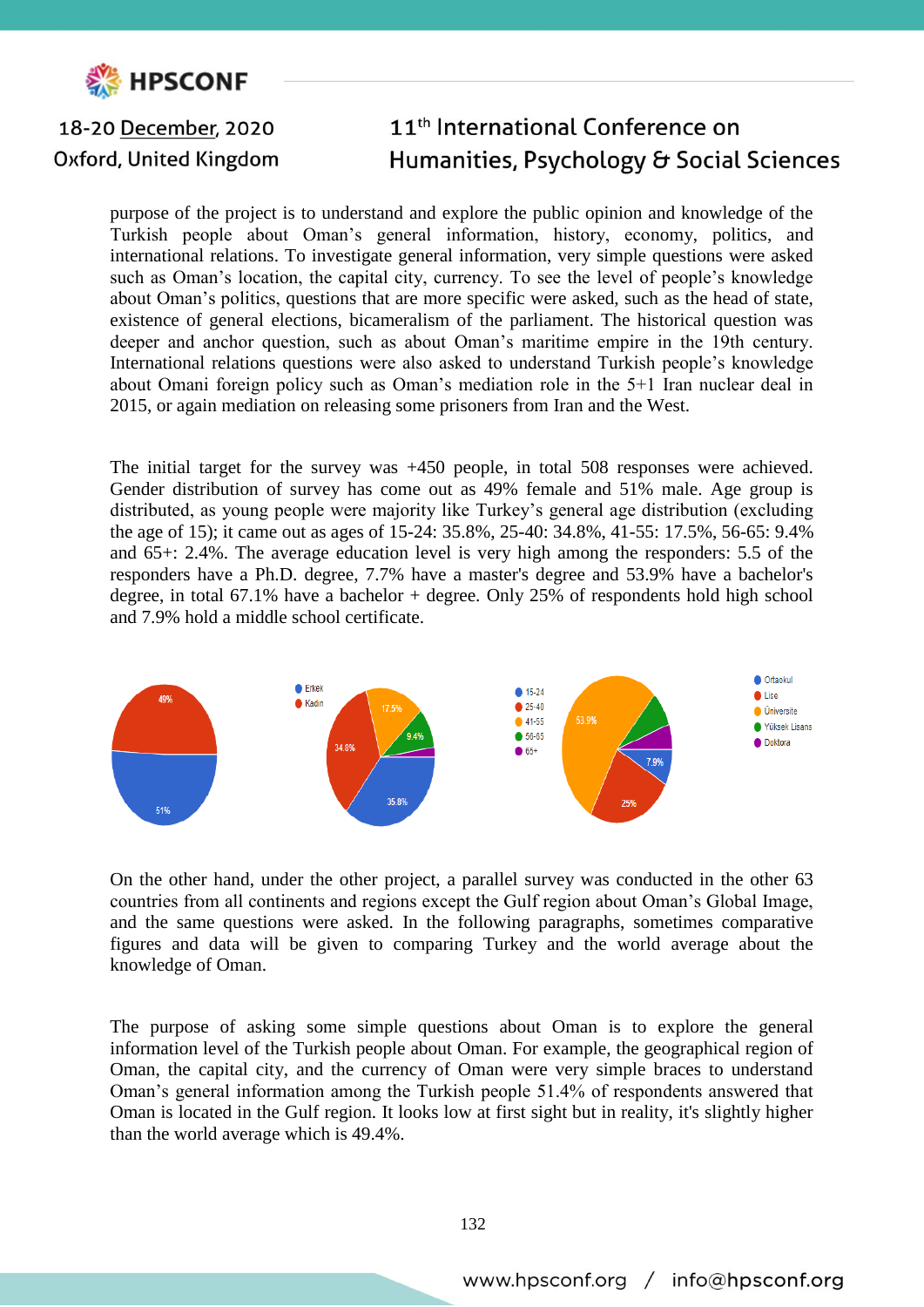

## 18-20 December, 2020 Oxford, United Kingdom

## 11<sup>th</sup> International Conference on Humanities, Psychology & Social Sciences



39.2% of the Turkish respondents could give the right answer about the capital of Oman. Interestingly 22.2% has answered "Sohar" which is the former capital of Oman. In comparison with the world average, 30.4%, Turkish people's knowledge about Oman's capital is almost 9% is higher. The Turkish people's knowledge of the currency of Oman is also lower than the expectation with a ratio of 32.1%. However, it is still 7% higher than the world average on this topic which is 25.1%.



Regarding political questions, the Turkish people's knowledge about the head of state of Oman is very low. While this project and survey started Sultan Qaboos was alive; when the survey concluded Sultan Haitham was in power. That's why, any answer as "Sultan Haitham" "Sultan Qaboos" "Sultan Kaboos", "Sultan" and similars were accepted as the right answer. Under those circumstances, only 9% answered correctly. 77.8% responded as "I do not know" and the others responded with wrong answers as seen above figure.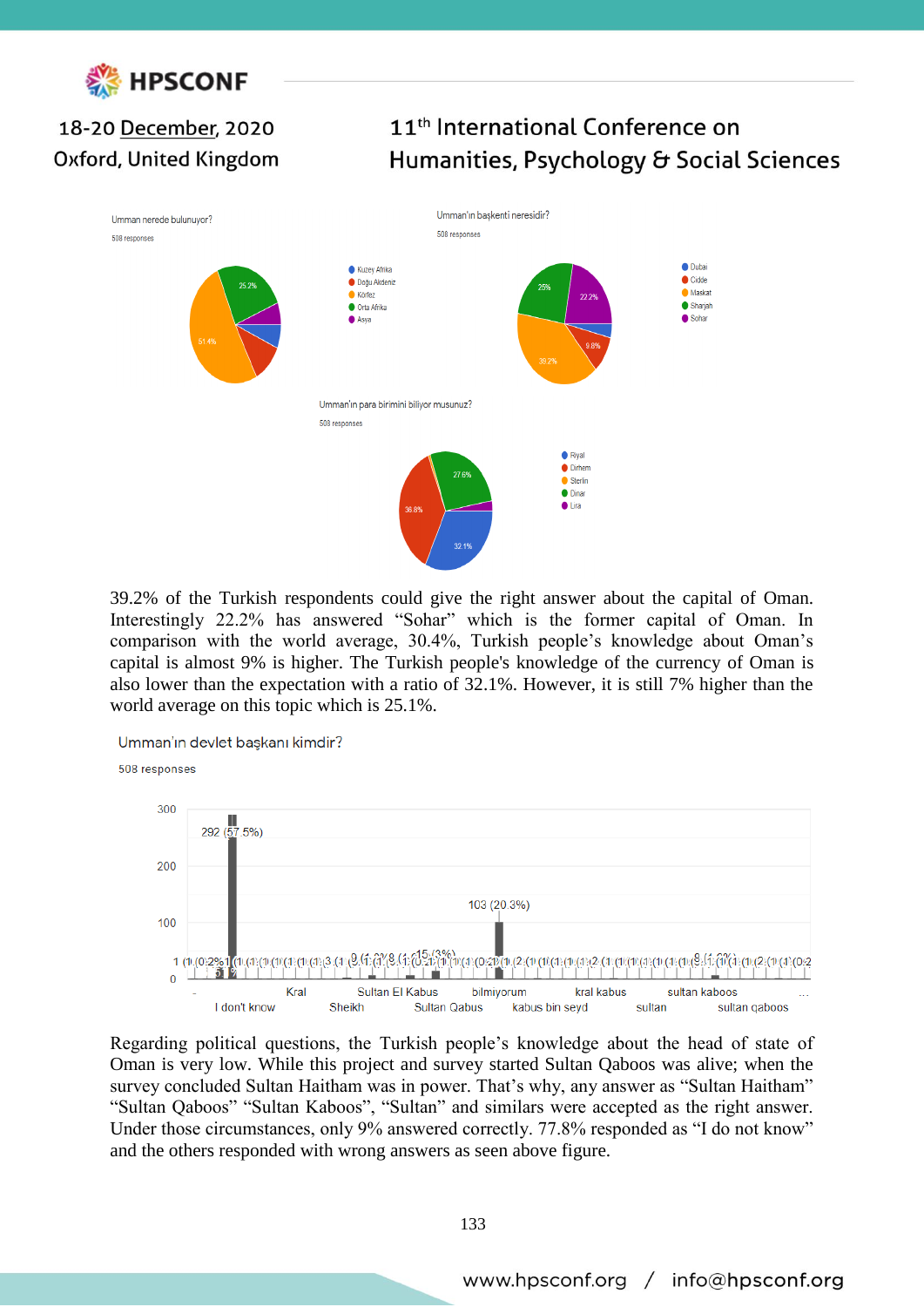

Oxford, United Kingdom

## 11<sup>th</sup> International Conference on Humanities, Psychology & Social Sciences

International relations questions' main purpose was to understand the Turkish people's knowledge about Oman's foreign policies and efforts in the region and the world arena, which are very similar to Turkish foreign policy. The most important question was about the mediator role of Oman in the 5+1 –Iran Nuclear Deal Agreement in 2015.

Umman 2015'deki nükleer anlaşmada İran ve 5+1 ülkeleri arasında arabuluculuk yapmıştır. 508 responses



Unfortunately, the largest portion of the respondents (56.5%) responded as "I do not know" and 32.5% responded as "wrong". Only 11% know that Oman had a very crucial role in the mentioned agreement which was very important for Turkey too as a regional player. At the same time, Turkey was struggling for the same purpose between the West and Iran that year.

Oman is the most developed democratic country in the Gulf region, by general elections, a bicameral parliament, elected women's regional elections, and universal suffrage including women's right to vote and be elected. It is taken as a role model in politics by the other regional countries. But Oman's tremendous developments are not seen or known by the world and the western countries.



For example, the existence of the bicameral parliament in Oman is not known well in Turkey. Only 17.1% know the right answer, while 27.8% say "no, there is not a bicameral parliament in Oman" and 55.1% say " I do not know". Even in the world survey in 63 countries, only 16.4% know the existence of the Omani bicameral parliament. The Turkish knowledge of the existence of Omani general elections is higher than the knowledge of bicameral parliament with a ratio of 32.7%. It is a low level, but higher than the world knowledge level of 25.3%.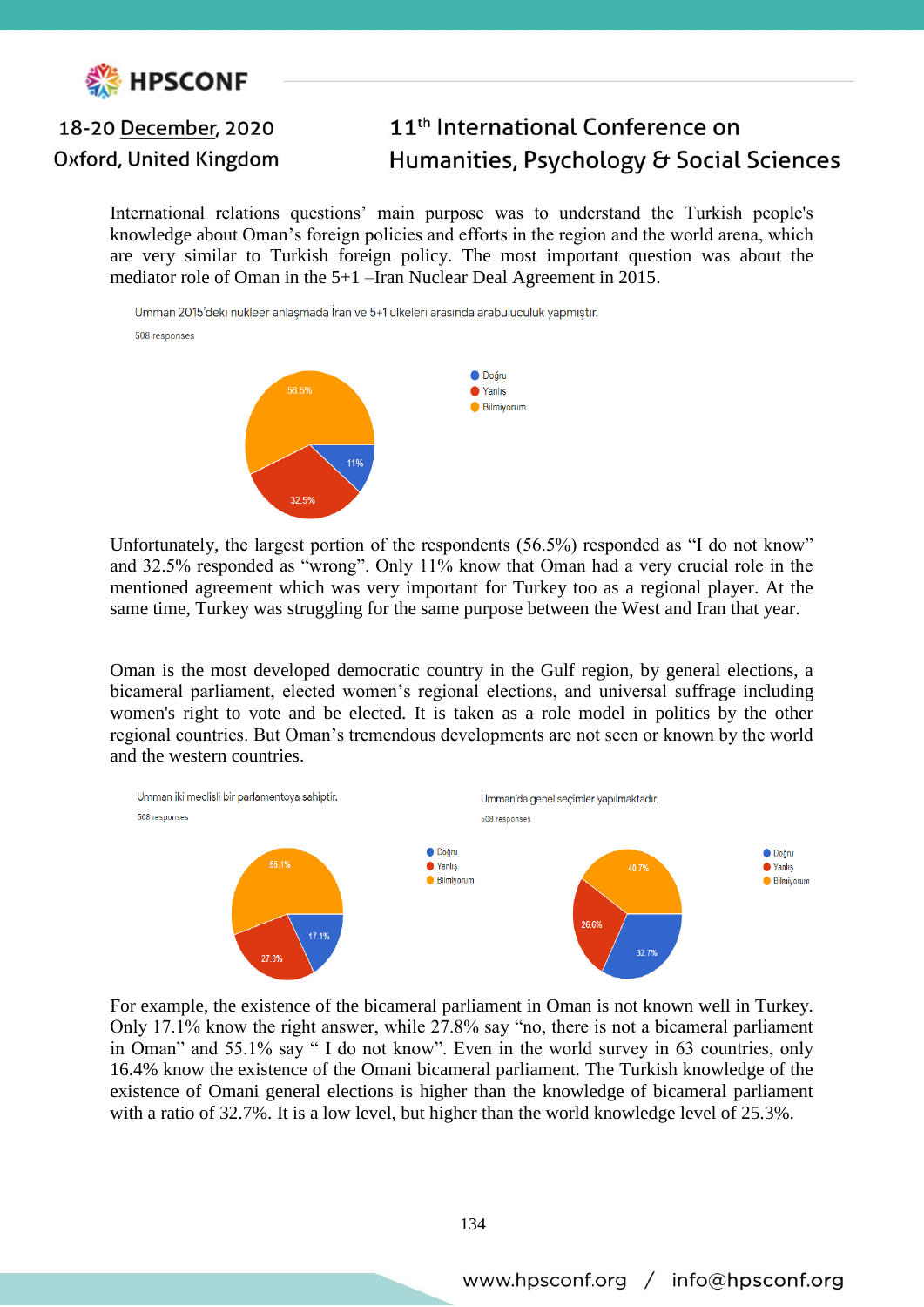

Oxford, United Kingdom

## 11<sup>th</sup> International Conference on Humanities, Psychology & Social Sciences

Turkish people's knowledge about Oman's history is very low, although the two countries had very intensive and good relations in recent history. For example, the golden era of Oman was the 19<sup>th</sup> century, when they established a maritime empire from Iran to Mozambique. This fact, unfortunately, is forgotten in Turkey with a ratio of 93.5% separate on four different wrong answers in the survey. Only 6.5% could answer correctly this history question as seen in the following figure.

19.yüzyılda, Umman aşağıdakilerden hangisini kurmuştur?





It is a fact that Oman's main income question takes the highest ratio of the right answer in the world and Turkey in both surveys. In Turkey, 56.9 respondents answered as "oil", in the world survey lower than Turkish people with a ratio of 49.8%



#### **5. Conclusion**

Even though Oman and Turkey had very good relations in history, contemporary relations are not at the desired level by both actors. Turkey as the most potential leader of the Middle East region did not give enough attention to Oman relations until 2015. Whereas it seems very clear that Oman also did not give high-level attention to Turkey's relations. Although Oman has a very peaceful historical background and active neutrality role in the region and the world, it is not known such as Switzerland or Norway in the international arena. Despite playing a very positive role between the West and Iran during the secret talks in 2013 and 2014 and mediating in the 2015 nuclear deal, again it is not known by the world public opinion and Turkish people.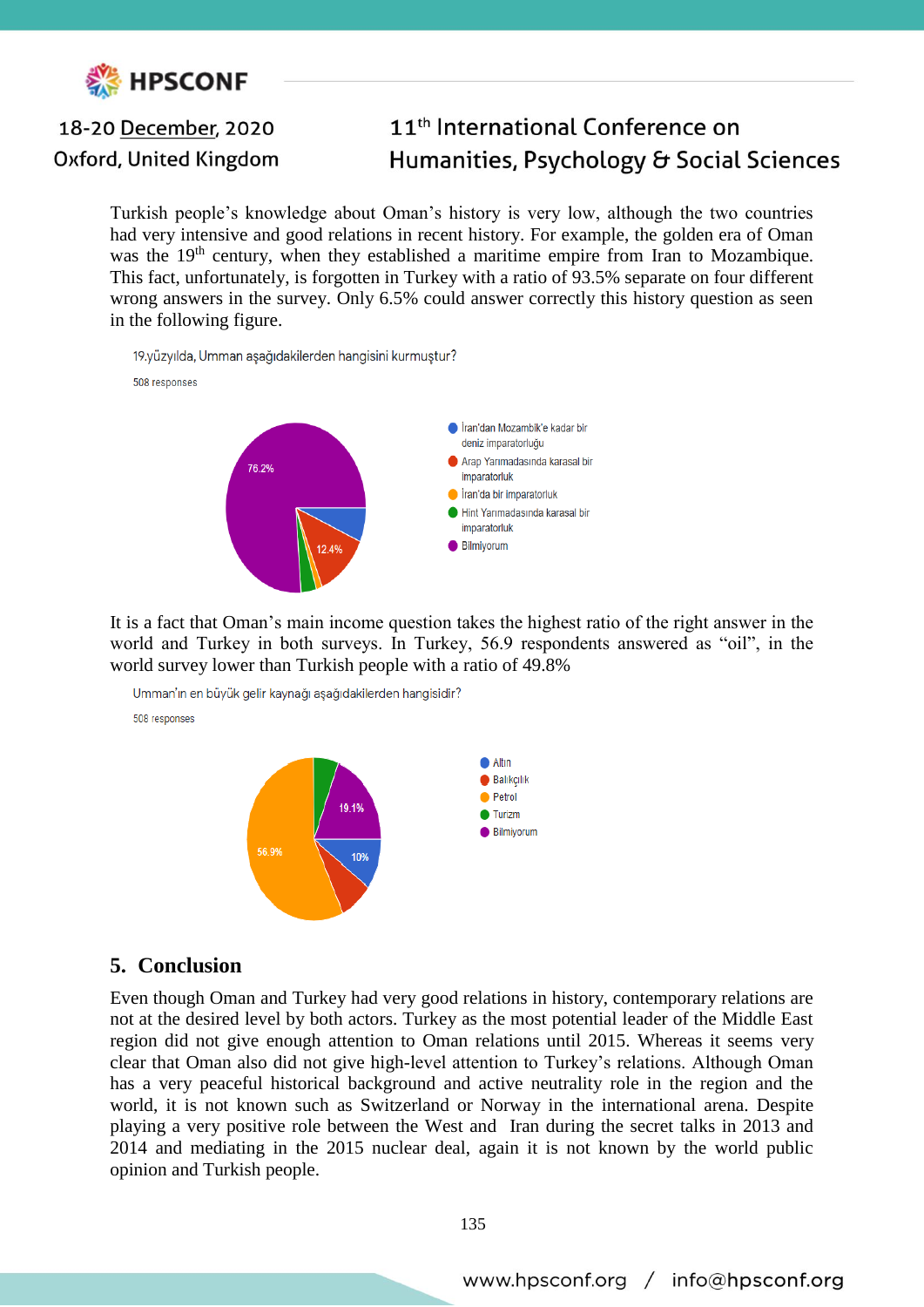

Oxford, United Kingdom

## 11<sup>th</sup> International Conference on Humanities, Psychology & Social Sciences

However in the last five years, two actors have noticed each other, and economic and international relations resurrected. A military-industrial development agreement was signed, some arms sales were conducted and Turkish construction companies have been working in Oman for a long time. But as political relations have been ameliorated. Oman and Turkish foreign policies show the same similar specific features with the third parties, such as Qatar relations, Iran policies, and good relations with the Euro-Atlantic zone.

Despite improving relations, Turkish and Omani peoples still don't know each other very well. It is a fact that Omani people know Turkey better than Turkish people know Omani people because of some public diplomacy instruments, such as Turkish serials, military equipment, music, educational exchange, and scholarship programs, and accelerated tourism in the last years. It is a found fact that, especially in recent years Turkish people started to increase their knowledge about Oman, it is seen in 2016 and 2020 surveys conducted in Turkey. Another fact is that Turkish people know Oman more than the world's knowledge about Oman around 7-10% higher level.

Even comparatively, Turkey is almost at the best level among 63 countries, when we take a look at the level of knowledge about Oman, it is still not at the expected level. As indicated above, although they are higher than the world's average, only 39.2% know Muscat, the capital of Oman, 32.1% know the currency of Oman. Again only 11% of Turkish people know that Oman was the mediator in the 5+1-Iran nuclear deal in 2015. Just 17.1% know about bicameral parliament and almost double, 32.7% know about general elections in Oman. Oman's golden history is not known in Turkey with a ratio of 93.5%. 2nd longest-term leader, Sultan Qaboos is known for the 9% ratio. Only well-known (over 50%) two topics about Oman are the regional location of Oman (51.4%) and Oman's main income (56.9%).

To increase Oman's image in Turkey, Oman should implement some policy alternatives in classical diplomacy but especially give pretty much more attention to public diplomacy. Some social-cultural events, festivals, and media advertorial could be helpful. In addition to that, scholastic events, conferences, academic exchange programs, free summer and training courses, and joint seminars will be very beneficial as good instruments in public diplomacy, especially among the young generations. Also, some famous TV serials and Omani movies could be exchanged with the Turkish serials which are followed up by almost all people. Some university branches could be opened reciprocally to reach the young generations and future volunteered ambassadors. In general, despite it is not the desired level, Turkish and Omani public relations are getting better and higher than the world's average. As a policy alternative public diplomacy tools will help the two peoples to establish better relations in the recent future.

#### **Acknowledgement**

This paper is an output of the project of Sultan Qaboos University, Internal Grant: IG/EPS/POLS/20/01-*International and Economic Relations between Oman and Turkey.*